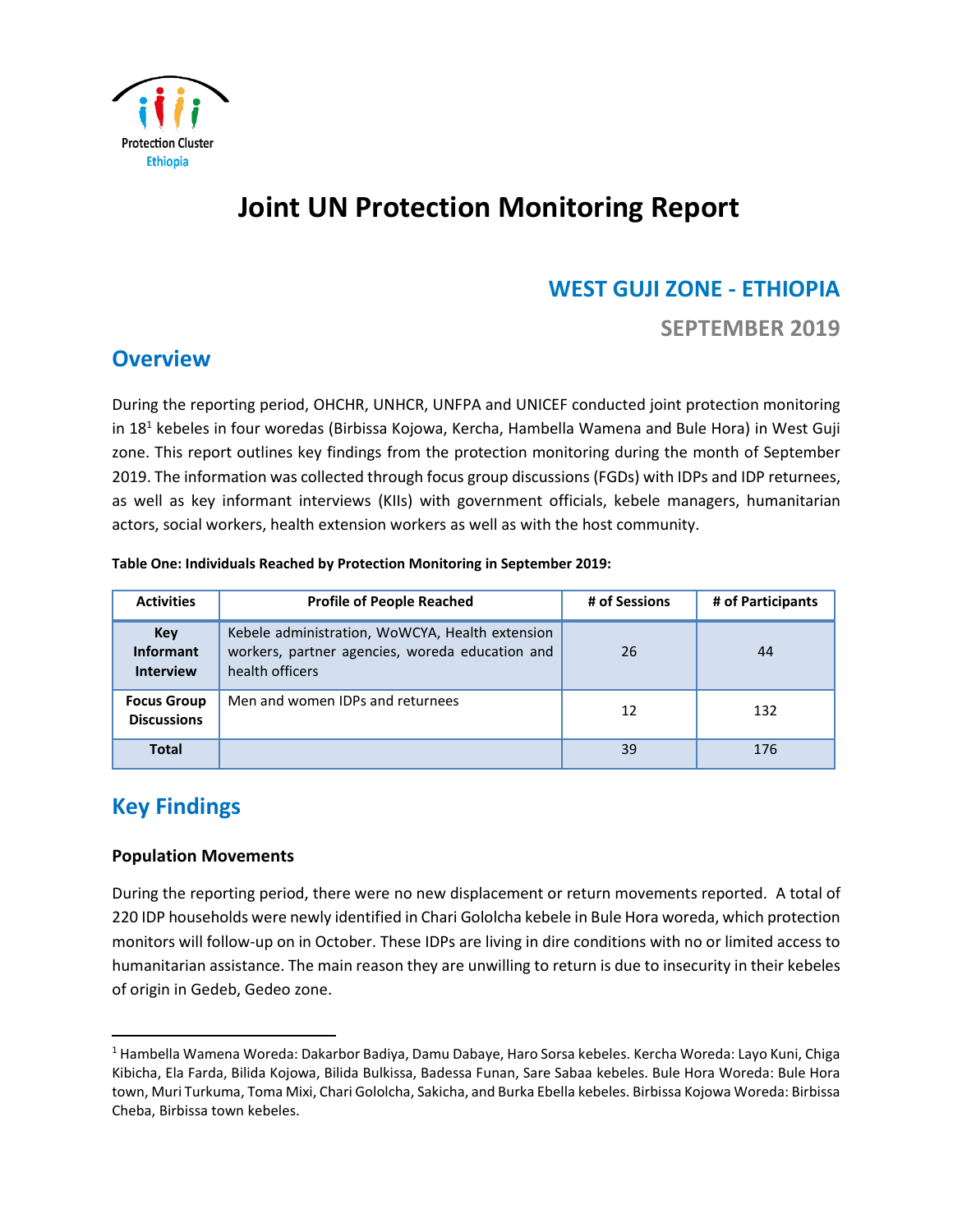#### **Safety and Security**

- There was an improvement in the security situation in the six conflict-affected woredas: Kercha, Gelana, Hambella Wamena, Abaya, Birbissa Kojowa and Bule Hora. However, the population still reports fears of future attacks from Unknown Armed Groups (UAGs). Movement is still restricted in four kebeles in Gelana: Shamole Odo, Shamole Shida, Bore Meteri and Dango. During the first half of September, Chari Gololcha and Chari Saphalisa kebeles in Bule Hora woreda, were not accessible due to ongoing military operations.
- In Muri Turkuma, Badesa Funankawa and Ela Farda kebeles, IDP returnees reported they are unable to return and resettle due to insecurity in rural areas.
- In Cheri Saphalisa kebele, 29 members of the community accused of supporting a UAG (including three who allegedly threatened Tore town in Gelana woreda) have been apprehended by the military with the support of the community and moved to a military camp for rehabilitative training before returning to the community.
- In Sakicha kebele 70 alleged supporters of UAG from the community have been reportedly detained and five others were sent to rehabilitative training on a military camp before they were sent back to the community. In Burka Ebella kebele, 20 people suspected of supporting UAG were sent to a military training. Of the 20, 18 returned to their community and two were sent to prison.

#### **Protection and Human Rights Concerns**

#### Child Protection

- According to the WoWCYA officials in Birbissa Kojowa woreda, there are 53 unaccompanied and separated children (26 boys and 27 girls) in the woreda. Among them, 15 children (seven boys and eight girls) are living with their relatives such uncles and aunts, while 38 children are living with nonrelatives. In coordination with UNICEF, there are plans to reunite them with their respective family members.
- In Chiga Kibicha kebele, 22 children lost their parents in the conflict are living with relatives and host community members. The children are exposed to common cold due to the cold weather and poor clothing and shelter conditions.
- In Bule Hora Woreda, according to the KII conducted with WoWCYA and Woreda Bureau of Social Affairs, the separated children in the woreda are enrolled in formal education. Protection Monitors will follow-up in October on their enrollment and number of separated children.
- According to them, with the contributions of local NGOs like the Compassion Project, in collaboration with WoWCYA, the Mayor, Social Affairs Bureau, and woreda education office are facilitating the formal education for the children living on the streets, separated children and other children with specific needs.
- With the upcoming opening of the school year 2019/2020, the most critical need identified in West Guji are scholastic materials such as bags, pencils, books and pens. FGDs and KII disclosed that although their children have been enrolled for the next school year, they still lack scholastic materials, as parents do not have the financial resources to provide these items for their children.







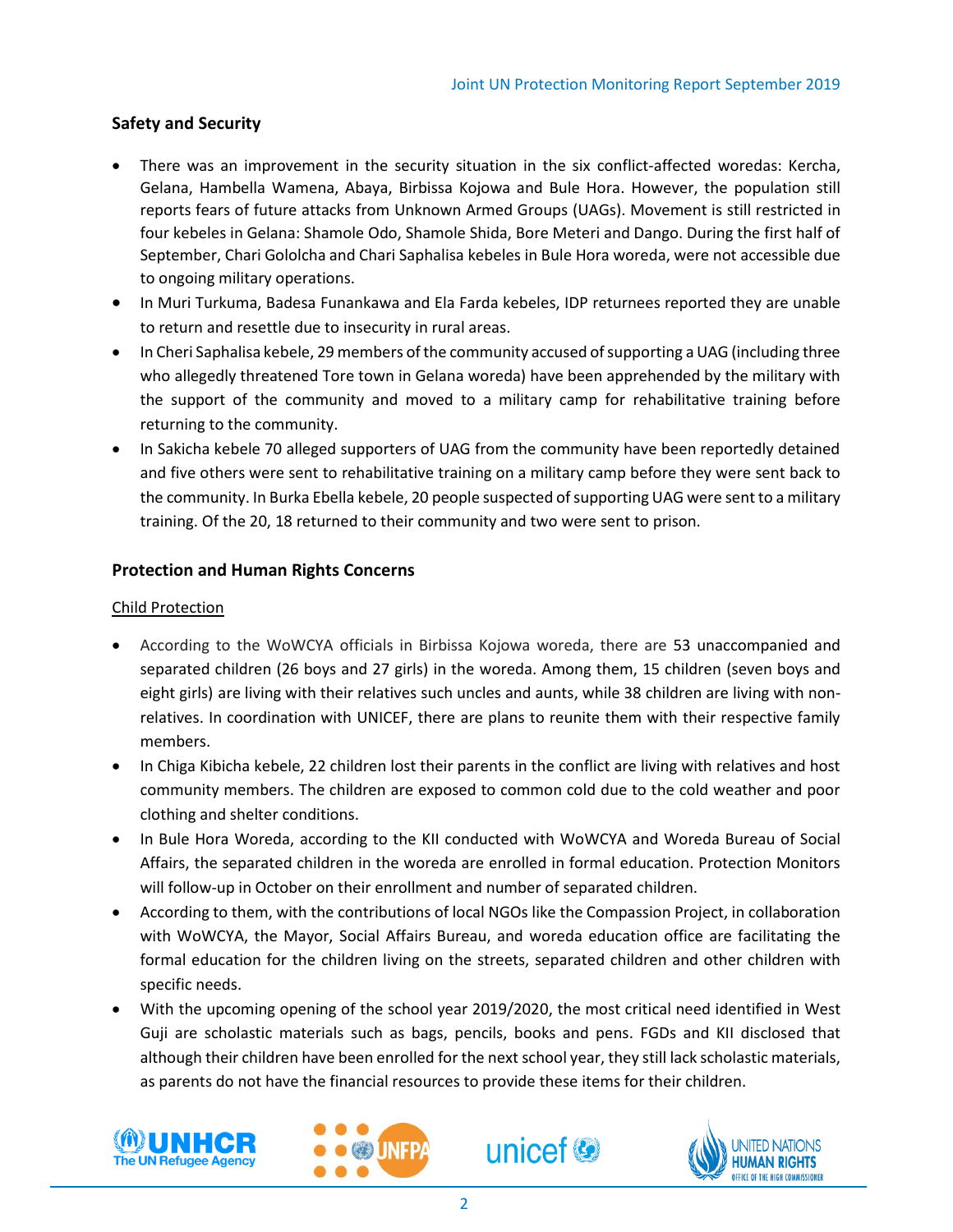- According to the KII conducted with kebele administrator in Bilida Kojowa kebele, Kercha woreda, there are six separated children (four boys and two girls) in the kebele. Five of them live in one foster family and the Child Protection partners is monitoring the foster family.
- In Gerbicho Rogicha kebele, children are reportedly working on coffee farms, as families living in poor conditions allow their children to work on the farms to earn an income. A number of cases of child labour have been reported in Gorbicho Rogicicha kebele as families living in such poor conditions allow their children to work on farms in the community instead of sending them to school.
- In Sare Saba, Darse Sake, Ela Ferda Badiya, Bilida Kojowa and Badesa Funankawa kebeles, authorities revealed the existence of orphans and separated children though the exact number is not known. The lack of accurate information poses a risk for the vulnerable children.

#### Sexual and Gender-Based Violence

- According to WoWCYA officials in Birbissa Kojowa woreda, 12 cases of domestic violence/physical assault and three alleged cases of rape have been reported to their office. The cases were referred to woreda police, psychosocial support and the court for legal assistance. The cases of attempted rape in Birbissa allegedly occurred when women were going to the market or fetching water and/or firewood.
- Child marriage is reported in Birbissa Kojowa and Bule Hora woredas, but according to the WoWCYA in Birbissa Kojowa, it is still under-reported.
- Polygamous marriage is reported to have caused various challenges for women in Toma Mexi, Sare Saba, Gerbicho Rogicha, Birbirsa Chebe and Cheri Gololcha kebeles. These challenges include a denial or lack of fair distribution of resources among wives and domestic violence.
- In Birbissa Kojowa woreda, WoWCYA has put in place a committee composed of seven members from kebele women representatives, influential elders and religious leaders, in all kebeles to prevent and report child protection and SGBV issues.

#### Housing, Land and Property and Civil Documentation

- An HLP referral form was developed and shared among the protection monitoring teams by the HLP working group coordinator.
- In most kebeles monitored shelters that belong to returnees have been destroyed. However, there has been no response from the government in reconstructing these homes.
- In Muri Turkuma kebele, Bule Hora woreda, some of the returnees were able to return to their lands of origin.
- Across all the six conflict-affected woredas, loss of land holding certificate and damaged houses are the main HLP issues. Women's access to land is inhibited by gender bias because it is culturally believed women are not supposed to own land.
- According to the kebele administrator in Ela Farda kebele, Kercha woreda, 252 houses were destroyed during the conflict, however, returnees have the access to visit and cultivate their farm without any restriction.







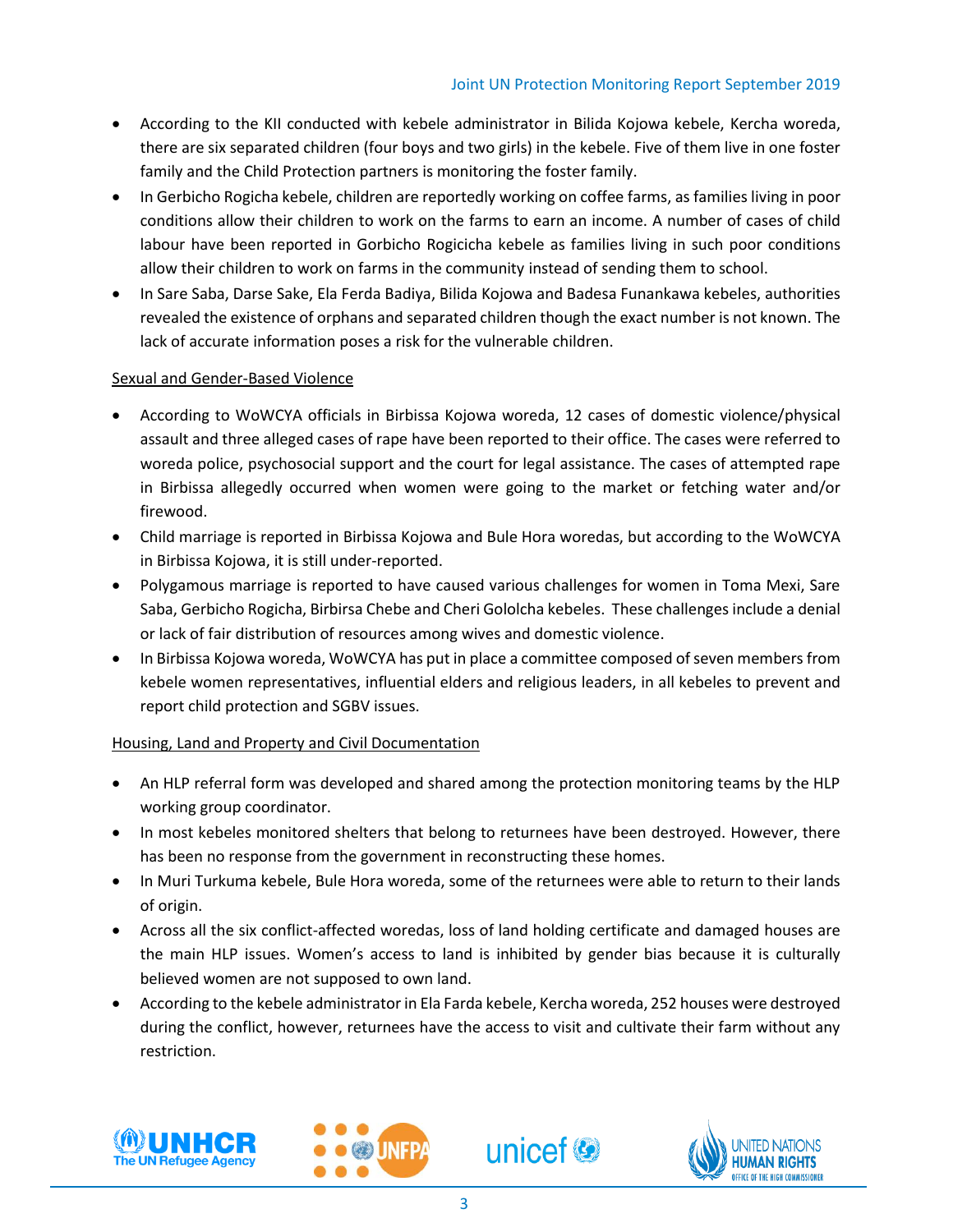- Authorities in West Guji submitted a comprehensive list of damage and loss of properties during the conflict. This list was submitted to ES/NFI Cluster and HLP WG Coordinators in order to ensure timely and adequate response.
- In Gerbicho Rogicha, Haro Sorsa, Bilida Kojowa and Dekebor Badiya returnees reported the destruction of their land holding certificates. These returnees were unable to reclaim the legal entitlement document so far due to instability and lack of action from the government despite their repeated requests. Similarly, in Cheri Saphalisa land gained by returnees through inheritance is allegedly posing a problem upon return due to lack of documentation.
- In Bribirsa Chebe, CRS has registered 200 HHs and promised to construct their shelters but has not done anything so far. World Vision has also planned to reconstruct shelters for 214 households in Bilida Bukisa kebele.
- According to the kebele manager of Cheri Saphalisa kebele, Oromia Special Police allegedly destroyed five houses on the  $16<sup>th</sup>$  of September 2019 as a punishment against owners for allegation of welcoming and supporting UAGs.

#### **Humanitarian Assistance**

#### Food

- Food partners targeted 169,097 beneficiaries for food distribution in Bule Hora, Hambella Wamena and Birbirsa Kojowa woredas.
- In Birbissa Chebi Kebele, Birbissa Kojowa woreda returnees complained about the lack of food. They claimed they have received only 15kgs of maize food for each household since their return in May 2019.
- In Muri Turkuma and Toma Mixi, kebeles in Bule Hora woreda, returnees claimed the last food distribution was received three months ago. The monitoring team referred this to food partners.
- The returnees in Sakicha kebele, Bule Hora woreda disclosed the last food distribution was made in July 2019. At this time, 45 kg of maize was distributed per HH for 366 HHs. According to food partners operating in the kebele, there is a plan to distribute food and other commodities in early October.

#### Health and Nutrition

- According to FGD participants in Sare Sabaa kebele, Kercha woreda, nutrition services are provided to malnourished children, pregnant and lactating women twice per month.
- Returnees and host community in Saree Sabaa kebele, Kercha woreda walk two hours to the closest health center situated in Bilida Kojowa kebele for health services.
- According to FGD participants, in Bilida Bukisa kebele, Kercha woreda, the health post is closed for unknown reasons and private health clinics are also closed. Mobile clinics from one health partner are the only source of health services and clinic only comes once per week.
- According to FGD participants in Ela Farda kebele, Kercha woreda, skin infections are commonly reported among the community including children who are the most affected.







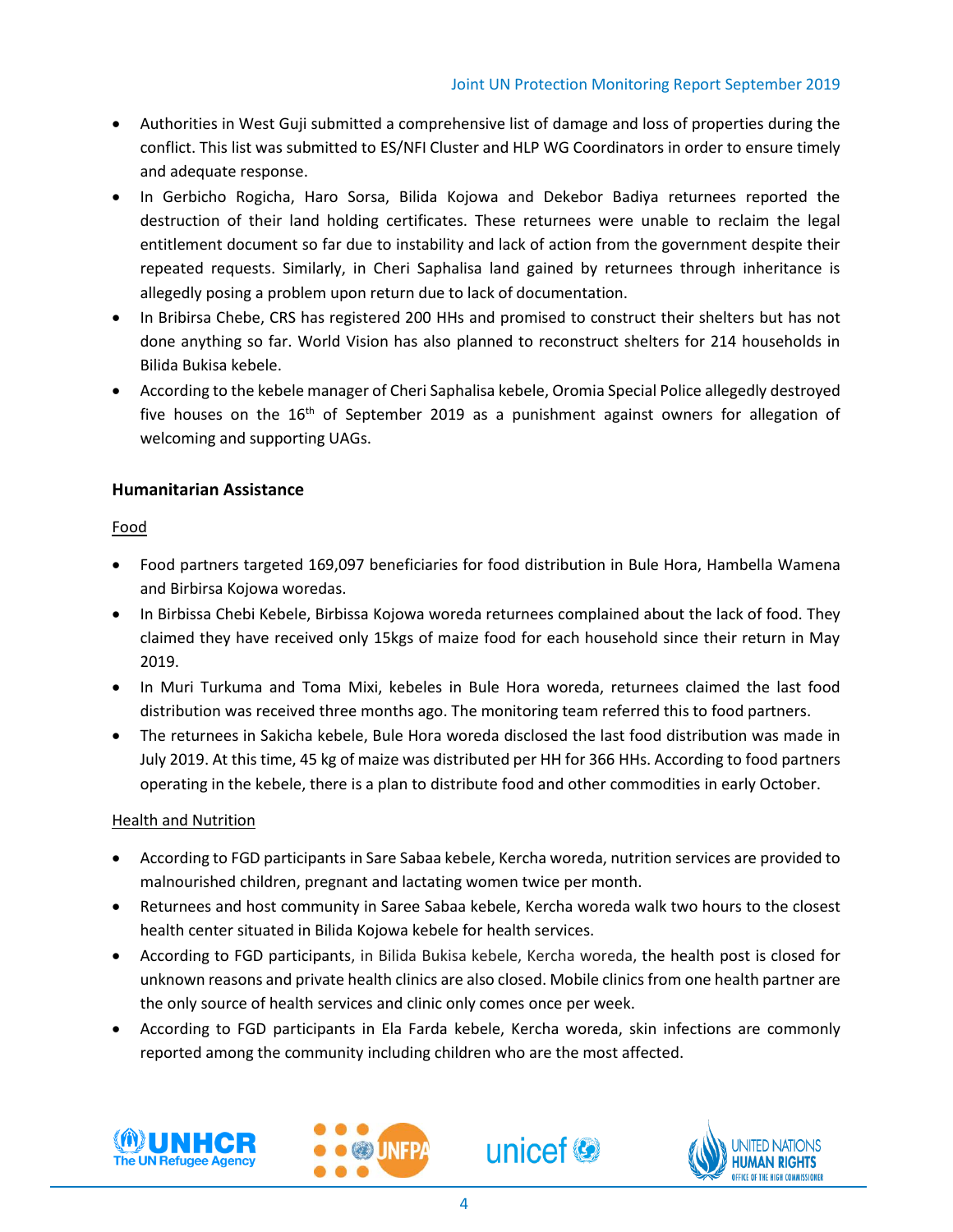- According to FGD participants in Dame Dabaye kebele, Hambella Wamena woreda, there is only one health extension worker in the kebele who is not regularly providing services during the week. Residents are obliged to travel to Deri kebele which is 12km away from their kebele to get health service. The situation was reported to health partners.
- In Chari Gololcha kebele, Bule Hora woreda, there are three extension health workers in the kebele. The health post is opened two days per week. The kebele administrators reported a drug shortage in the health post. Additionally, one health partner is providing nutrition services.

#### NFI and Shelter

• Authorities in West Guji submitted to shelter partners a consolidated list of loss and damaged shelters in all the six-conflict affected woredas.

#### WASH

- According to the FGD participants in Bilida Kojowa kebele, Kercha woreda, community members access to water both from spring source and water pump. They claimed they pay one birr per jerry can to use the water pump, limiting access those in poor financial means.
- In Dekebor kebele, Hambella Wamena woreda, there is only one source of clean pipe water in the kebele serving the whole community. Other potential sources of spring water in the kebele are is not clean enough for domestic use.

### **Response Update**

#### Persons with Specific Needs

- During the reporting period, a total of 17 persons (9 male and 8 female) with specific needs were identified and referred to appropriate service providers. Many are older person headed households with grandchildren who have serious health conditions or are living with physical disabilities. Some of them are suffering from mental health conditions. Three cases have been referred to UNICEF and 10 cases to EECMY for psychosocial support, provision of mobility materials and income generating activities (IGAs).
- EECMY has identified 66 persons living with physical disabilities and they are currently planning to provide them with assistive devices.
- Protection monitoring is currently strengthening the referral system between the Cluster by increasing the number of meetings, requesting from different clusters to provide a list of focal points by woreda to whom the referral can be addressed.

#### Humanitarian Actors

• WASH partners delivered 118,280 pieces of soap, 35,059 pieces of laundry soap, 4,680 pieces of 20 liter capacity jerricans, 714,000 tablets of Aqua tab and 355, 200 sachets of Pur to Zonal water office to proceed with the distribution in the communities.